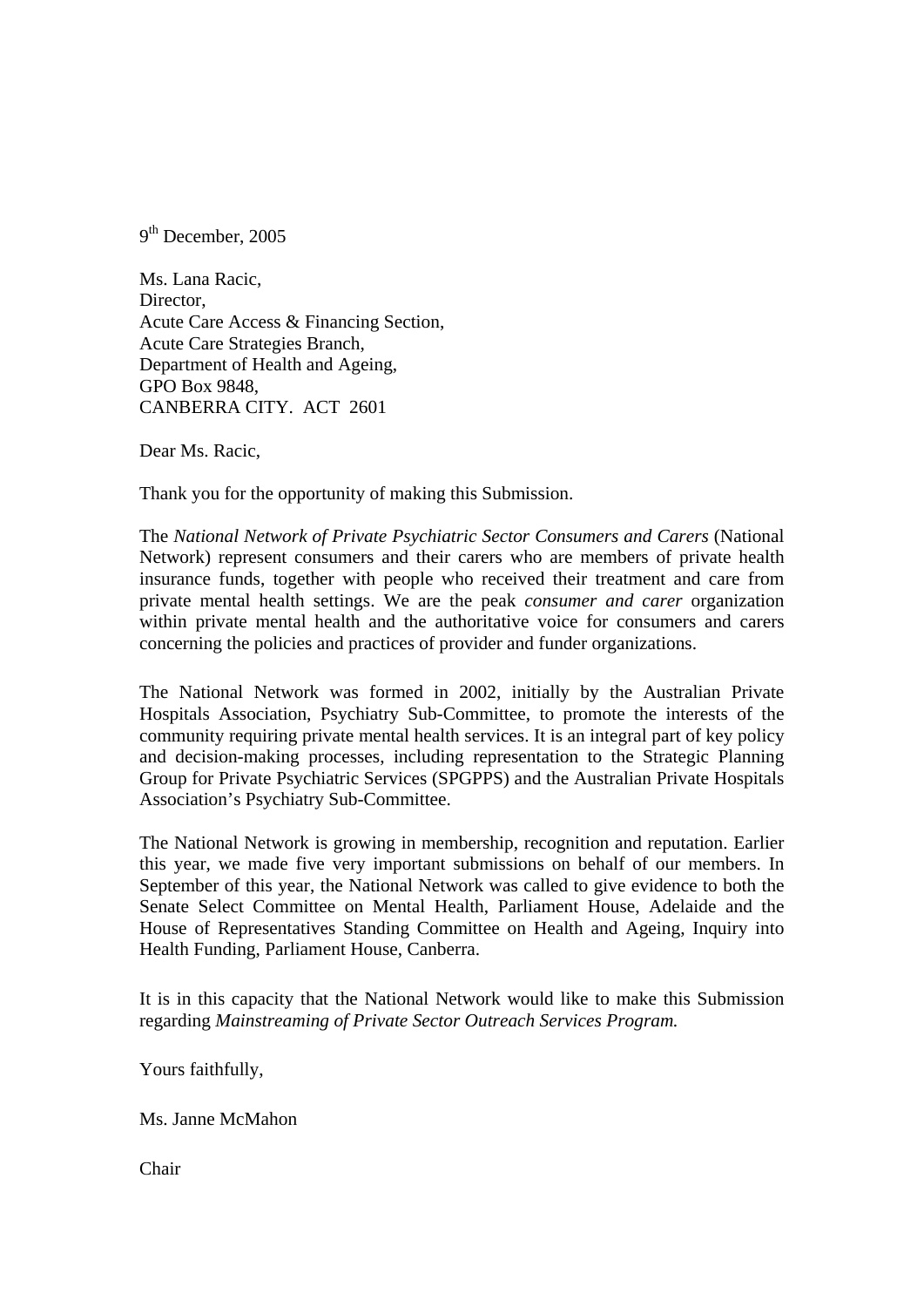

## **NATIONAL NETWORK OF PRIVATE PSYCHIATRIC SECTOR CONSUMERS AND CARERS**

## **SUBMISSION**

# **MAINSTREAMING OF PRIVATE SECTOR OUTREACH SERVICES PROGRAM**

# **CONSULTATION PAPER**

## **NOVEMBER 2005**

The National Network welcomes the move by the Australian Government, Department of Health and Ageing to better simplify and streamline the application and approval processes to enable private hospitals with psychiatric beds and health funds, to provide and fund outreach services.

We have been calling for legislative and regulatory amendments around Outreach Services in Submissions made this year to the Senate Select Committee on Mental Health; the House of Representatives Standing Committee Department of Health and Ageing Inquiry into Health Funding; in an article published by the Australian Medical Association's publication to General Practitioners, members of Parliament, other interested parties and other Papers.

Outreach Services provided for consumers of mental health services are a proven way of preventing hospitalization and should this occur, then reducing the length of their stay. Providing appropriate support so that consumers can remain in their own homes and familiar environment is very welcomed.

#### **Extracts:**

We have reproduced below the following two extracts from our consultation process with regard to this Paper:

*"From the consumer's point of view, I think it is an excellent proposal. Had the Outreach Services (as proposed in this paper) been available in the past, I may not have required 4 hospital admissions, and I may not have been forced to move from one part of the State to another in order to be near the Hospital."* 

## From a carer's perspective:

*"I am strongly in favour of many points in the Hospital in the Home, or Outreach Services; patients get better quicker at home! BUT their carers need full involvement with any care plan. Staff education is most important to make services flow from the hospital into the 'home ward' smoothly. If all the legislative changes really come into being, everyone should benefit"*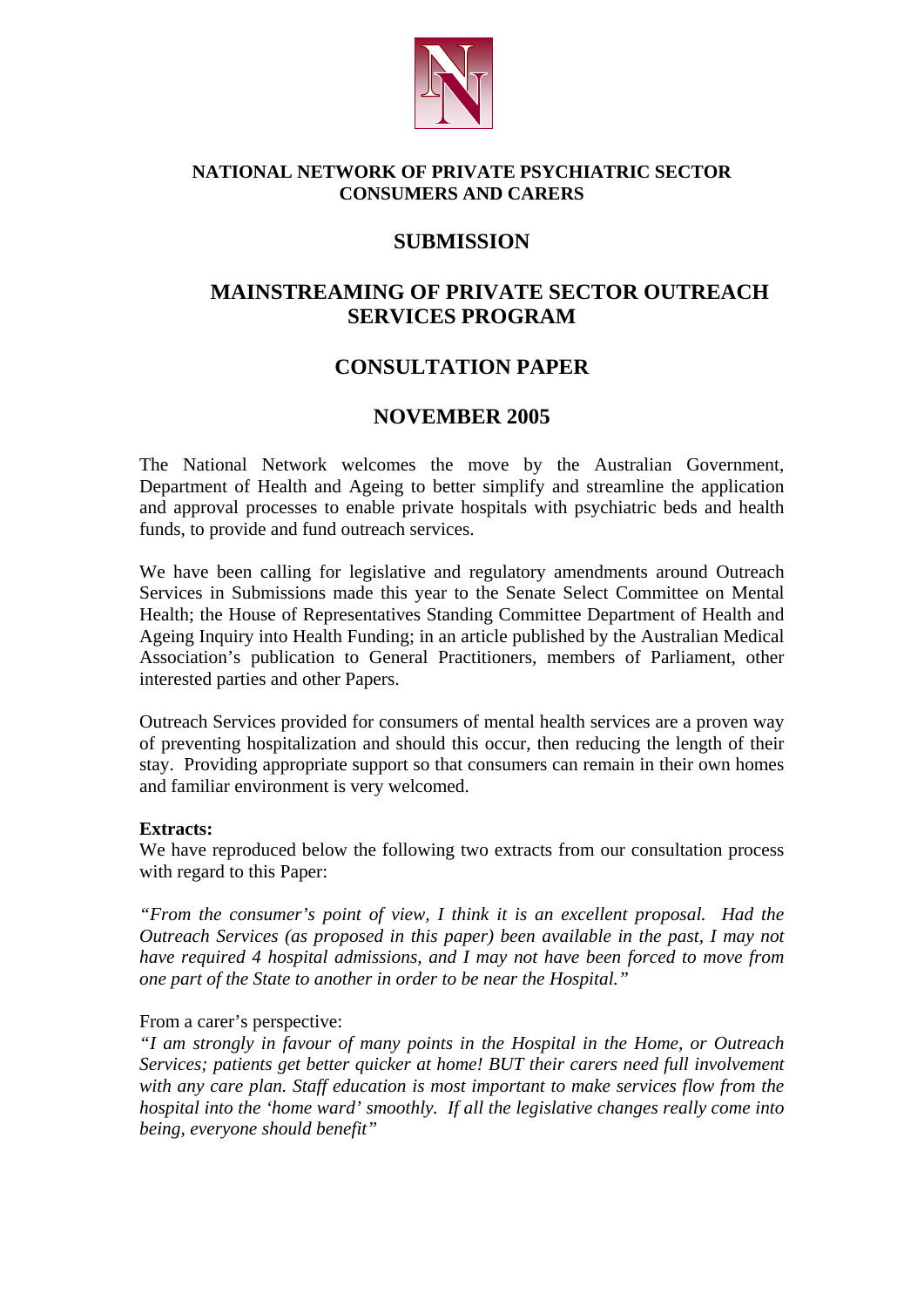### **Alternate referrals:**

At the last count of approximately 46 private hospitals with psychiatric beds, 18 have Approved Outreach Programs. For the smaller private psychiatric hospitals, the costs of infrastructure and personnel to provide these services when they may only have 10 or so beds in a co-located mental health unit, appears to be prohibitive.

We therefore recommend, that if a private hospital with psychiatric beds cannot provide this service, then there must be protocols, practices and funding mechanisms in place to enable consumers to access the Outreach Services of a larger private hospital that does, even though they have not been an admitted inpatient of that facility.

## **Definitions:**

One of the greatest areas of contention appears to be the definition of 'admitted patient' particularly in mental health. We are calling on the Australian Government, Department of Health and Ageing to re-determine this definition in its application to legislation, and proposed legislative reform.

We can say that we welcome the proposed changes for the qualifying and funding of Outreach Services, however we note in the consultation paper the insertion of; *'a provision to enable the Regulations to prescribe the kind of services that will be regarded as qualifying 'outreach services' and the kind of services that will not be regarded as qualifying as 'outreach services'*

 As we have identified earlier, Outreach Services have proven to be a means of preventing hospitalization in the first place. In mental health, it is sometimes argued that whilst a consumer is in receipt of this service, it is not necessarily a true substitute for acute inpatient care, but more of a preventative or maintenance type program, and therefore an 'add on' service. We maintain that without such services, inpatient admissions increase. Additionally, there also appears confusion as to what 'substitution' really means.

#### **Funding change:**

Privately insured consumers welcome the changes that will enable health funds to fund Outreach Services more readily. We note Section 19 in particular, which identifies that health funds will be able to more easily, approve funding for these services.

We also note in section 4.1 *Benefits for Consumers:* that the Consultation Paper expresses the view that the proposed changes *will make it easier for privately insured patients to access services that can be covered by a fund hospital table from their home.* We ask if this implies that all heath funds are required to fund Outreach Services if they are provided by the consumer's private psychiatric hospital?

Also noted in the same section, under the proposed changes consumers will be able to *more easily obtain access to services*. This clearly is on the premise that Outreach Services are available in the private psychiatric hospital. Please note our comments and recommendation under *Alternate Referrals* above.